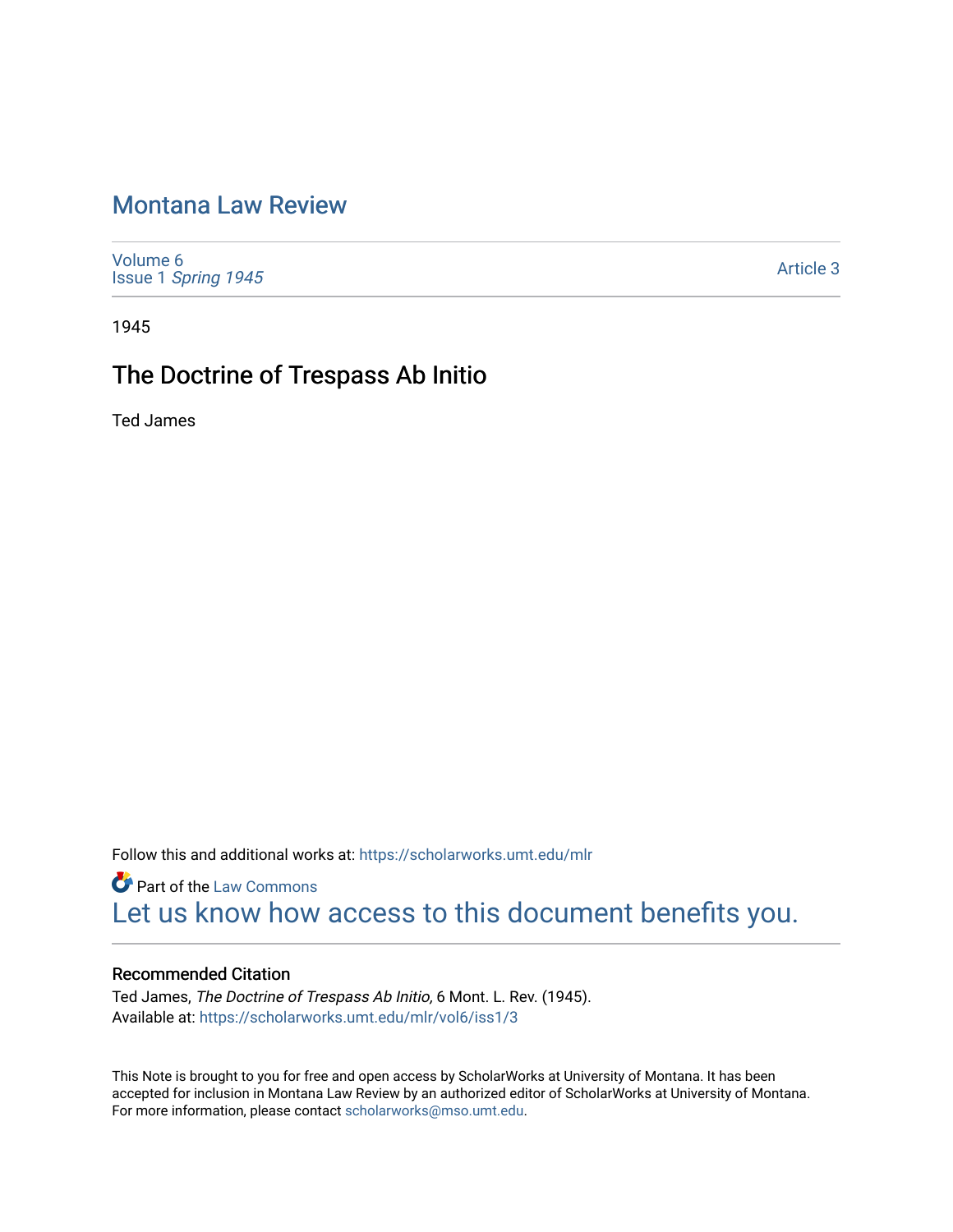#### NOTE AND COMMENT

#### **THE DOCTRINE OF TRESPASS AB INITIO**

In Cline v Tait', plaintiff was arrested and incarcerated for a night before being presented to a magistrate. Plaintiff sued the sheriff for false imprisonment. The court denied recovery, holding that since false imprisonment is the unlawful violation of the personal liberty of another, it does not result until the moment at which an imprisonment becomes unlawful; and an arresting officer cannot be held liable for damages theretofore accruing.

Similar decisions on such facts have provoked considerable controversy, for the Montana holding has placed Montana among the few states' which have rejected the common law action of trespass ab initio--in cases of false imprisonment, often referred to as the doctrine of "relation back." The majority of states still adhere to the old common law rule in such cases. However, Montana does have support for its views in the American Law Institute Restatement of The Law of Torts as follows:

"If the actor, having obtained the custody of another by a privileged arrest . . . fails to use due diligence to take the other promptly before a proper court **...** the actor's misconduct makes him liable to the other only for such harm as is caused thereby and does not make the actor liable for the arrest or for keeping the other in custody prior to the misconduct.'"

In recent times, there have been judicial expressions of disfavor of the doctrine. The United States Supreme Court has frowned upon the doctrine,' and law writers have long counseled its death.

The purpose of this comment is to prove that the Montana minority holding is the better view, that the majority common law idea has been outmoded.

The Montana Code' requires an officer to bring his prisoner before a magistrate or court to determine whether the prisoner is to be released or held for trial, and to do this in a *reasonable* time. While this is primarily for the protection of the prisoner, a public interest also is involved-the speedy administration of justice.

**'Cline** v. Tait (1942) **129** P. **(2d) 89.** 'Smith, Surviving *Fictions* **(1918) 27 YALE** LAW **JourNAL** 147. 'Restatement of the Law of Torts. 'MeGuire v. United States, 1927, **273 U. S. 95,** 47 **S.** Ct. 259, 71 L. **Ed. 556. RossmF-, ON ToRTS,** 1941, **p. 158. OR. C.** M. **1935** See. **11766.**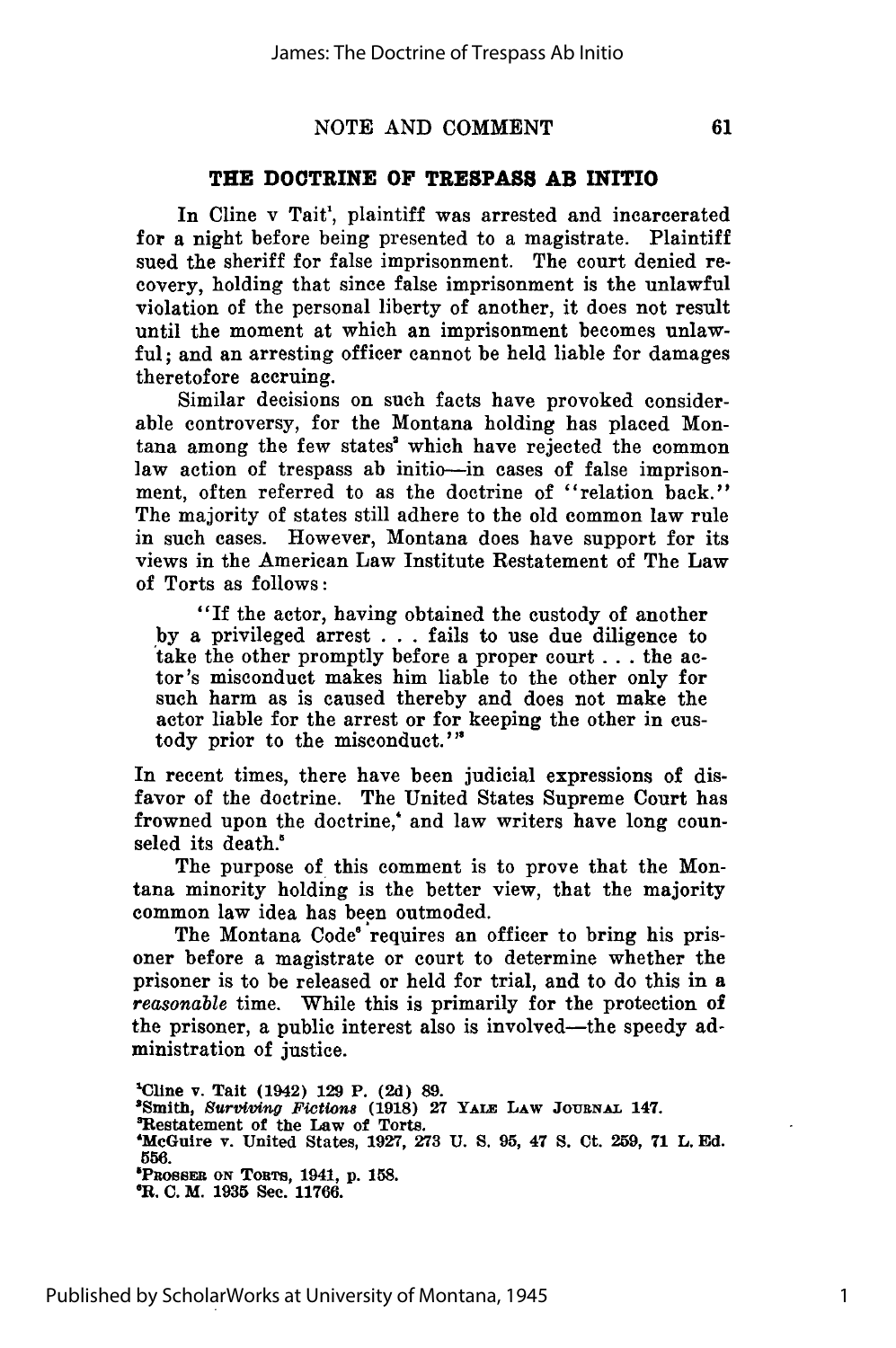62

### MONTANA LAW REVIEW

In the principal case the officer had made a proper and valid arrest, but there was a subsequent dereliction of duty or misconduct on his part in not bringing the prisoner before a magistrate in a "reasonable" time. One performing an act by virtue of legal authority is liable for any subsequent tortious conduct. It is at this point that the doctrine of "relation back" enters. The majority of jurisdictions would hold that the misconduct dislodges the actor's privilege in making the arrest and makes him liable for the entire imprisonment in the same manner as if the original arrest were unprivileged, on the grounds of the trespass ab initio doctrine.

This fiction had its origin in the ancient law of distress of property," and received its first statement by Coke in the "Six Carpenters Case."' Coke reports:

**". ..** first, it was resolved when an entry, authority or license, is given, to anyone by the law and he doth abuse it, he shall be a trespasser ab initio; but where an entry, authority, or license is given by the party, and he abuses it, then he must be punished for his abuse, but shall not be a trespasser ab initio."

#### As a second proposition,

"It was resolved *per totam curiam,* that not doing cannot make the party who has authority or license by law a trespasser ab initio, because not doing is no trespass."

This latter proposition is based upon the theory that in such a case the landowner might choose his own licensee, and should take the risk of possible abuse of the license.' Prosser states that the subsequent act must be one which in itself would amount to a trespass, and that a mere omission, such as a failure to pay for drinks after entering an inn is not sufficient." He is of the opinion that this view has been due, in some respect, to the formal requirements of the trespass action.

It would seem that the early development of the fiction was confined almost wholly to the abuse of some privilege." Thus, the doctrine most commonly applied in case of damage done after a privileged entry upon land," or the misuse or wrongful disposition of goods seized under process of author-

77Holdsworth, *History of* English *Law,* **1925,** 499. **'PROsSER** ON **TORTS, p. 157. 'Cole v. Drew (1871) 44 Vt. 49. "Walsh v. Brown (1907) 194 Mass. 317, 80 N. E. 465. "11 HARV. L. REv. 277 (1897).** *12Supra,* note **5.**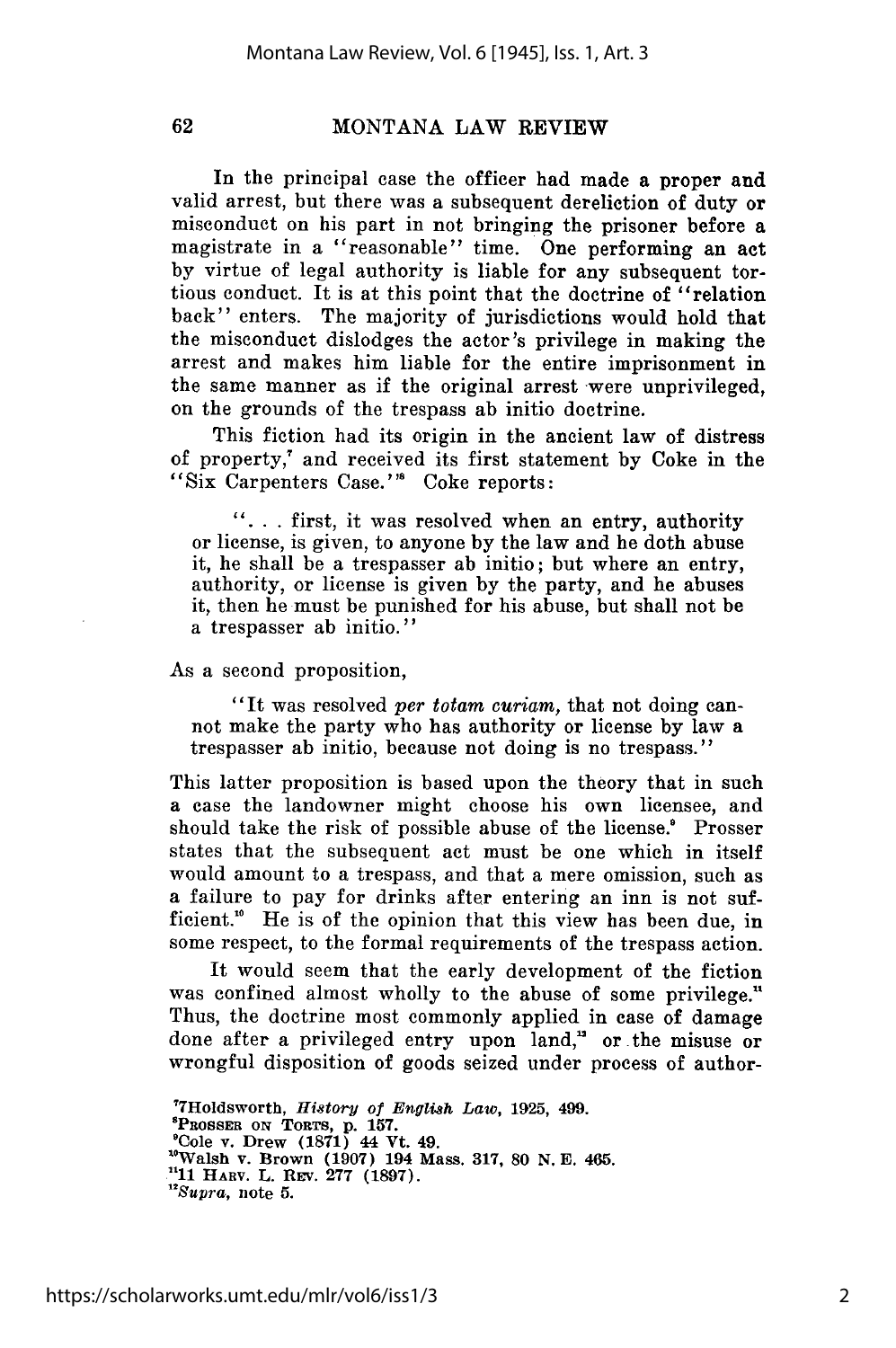#### **NOTE AND COMMENT**

ity of law," or where the reversioner entered to see if the tenant in possession was committing waste."

Prosser is of the further opinion that the doctrine is a procedural device, "due to the misplaced ingenuity of some medieval pleader," which had been designed to circumvent the rule that the action of trespass would not lie where the original entry was not wrongful.' A writer in 11 HARvARD LAW REVIEW 277 agrees with Prosser, stating that as long as procedure was the life-blood of law, this fiction of trespass ab initio had served to overcome certain procedural difficulties which tended to obstruct the administration of justice in particular cases. Holmes supports this view, saying:

"The rule, that, if a man abuse an authority given him by law, he becomes a trespasser ab initio, altho now it looks like a rule of substantive law and is limited to a certain class of cases, in its origin was only a rule of evidence by which, when such rules were few and rude, the original intent was presumed conclusively from the subsequent conduct."<sup>16</sup>

True, in the principal case the court did not dwell on the question at any great length, seeming to take it for granted that there was no great controversy present. While it is believed that the court reached a proper result, the case is not so easy on the precedent. The best argument in favor of the doctrine is that it affords a valuable correction for abuses by public officers; but the existence of adequate remedies for the subsequent misconduct should be sufficient." In the field of arrest there is much conflict as to the application of the principle." A failure to make a return of process, even though it is only an omission, is regarded as so identified with the arrest itself as to render it invalid, and make the officer liable from the beginning." Failure to use due diligence to bring the prisoner promptly before a magistrate is given the same effect by most courts," although there is authority to the contrary." A release of the prisoner without any presentment before a

<sup>&#</sup>x27;PROsSER **ON** TORTS **p. 157;** Salmond, *Law of Torts* 8th **Ed. p. 222** (1934). **"Commonwealth v.** Rubin **(1896) 165 Mass. 453, 43 NXE. 200.**

*<sup>&</sup>quot;Supra,* **note 12.**

<sup>&</sup>lt;sup>1</sup>Bohlen and Shulman, EFFECT OF SUBSEQUENT MISCONDUCT UPON A **LAWFUL** ARREST, **(1928) 28 COLUM. L. REv. 841.**

*nSupra,* **note 17.**

**<sup>&</sup>quot;Gibson v. Holmes (1905) 78 Vt. 110, 68 A. 11.**

**<sup>&</sup>quot;Peckham v. Warner Bros. Pictures (1939) 36 Cal. App. 2d 214, 97 P. 2d 472.**

**<sup>&</sup>quot;PRossEn ON TORTS, p. 159.**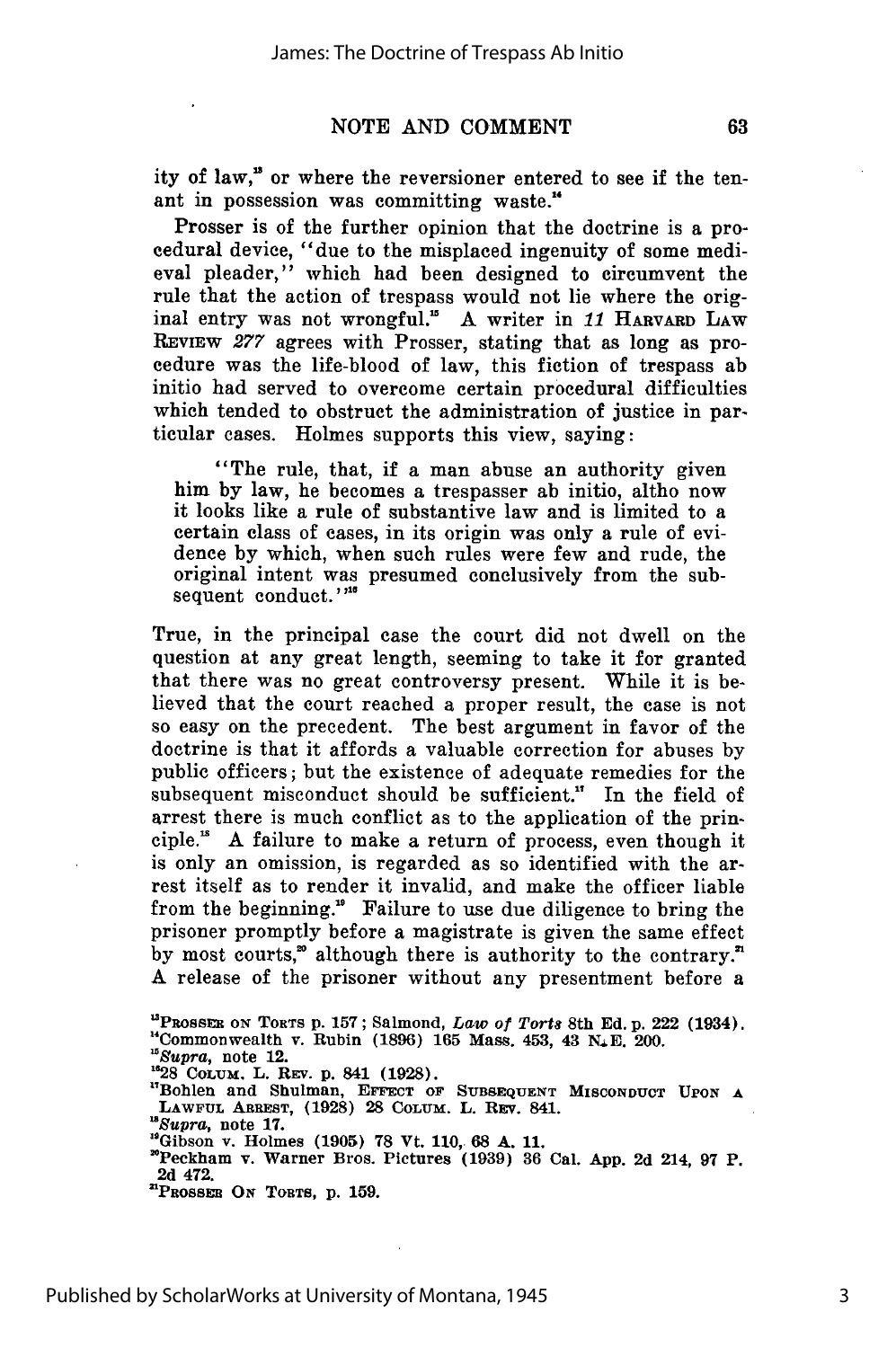64

### MONTANA LAW REVIEW

court is regarded as a trespass ab initio by some courts," and not by others.<sup>23</sup> As to any mistreatment of the prisoner,<sup>24</sup> or efforts to coerce him into compliance with orders, $a$  there are surprisingly few decisions. The doctrine ought to be banished at least from the law of arrest. In the great majority of cases the delay is obviously due to some carelessness or oversight on the part of the officer after the arrest. It would be unjust to make the officer liable to the prisoner simply because he had failed to comply with a mere matter of detail.

The reasons given by the courts for the continuance of the doctrine lack conviction. As an example, one such reason is that the abuse of the privilege creates a conclusive presumption that the actor intended from the outset to use the public authority as a cloak under which to enter for a wrongful purpose. The majority of American courts have seen fit to continue nursing this common law fiction along, by saying that subsequent conviction of the prisoner does not release the officer from liability for his tortious conduct."

Legal fictions have played an important role in the development of a system of law. The law at this point has attained sufficient maturity so that it no longer need recognize the fiction of trespass ab initio. The Montana court has adopted this mature viewpoint, as its codes abolish the old common law forms of action so that it is unnecessary to support this fiction on the theory that it is a procedural device."

It is admitted that an officer should be liable for his tortious acts, and our courts recognize the rights of the prisoner by providing him with means by which he may bring an action against the offending officer for malicious prosecution.<sup>38</sup> Certainly if our courts have developed sufficiently to be willing and able to punish such official misconduct, then there is no room in our tort law for anomalous civil liability to a plaintiff who has suffered no harm from the misconduct.

The weight of authority has based its holding on precedent.<sup>20</sup> This is adequate at times, but it should not be followed

<sup>2</sup>Atchison, **T. & S. F. R. Co. v. Hindsell, (1907) 76 Kan. 74, 90 P, 800. RESTATEMENT OF LAW OF TORTS, s 136.** *'Supra,* note **1. " 4 Halley v. Mix (1829) 3 Wend., N. Y. 350, 20 Am. Dec. 702. <sup>2</sup> 'McGuire v. United States (1927) 273 U. S. 95, 47 S. Ct. 259, 71 L. Ed. 556.** *-"Supra,* note **8.** *"Supra,* note **22.** *2Supra,* note **25. "PoLLOCK ON** TORTS, 12th **Ed. p.** 402 **(1923) SALMOND ON** TORTS 6th **Ed. 232 (1924).**